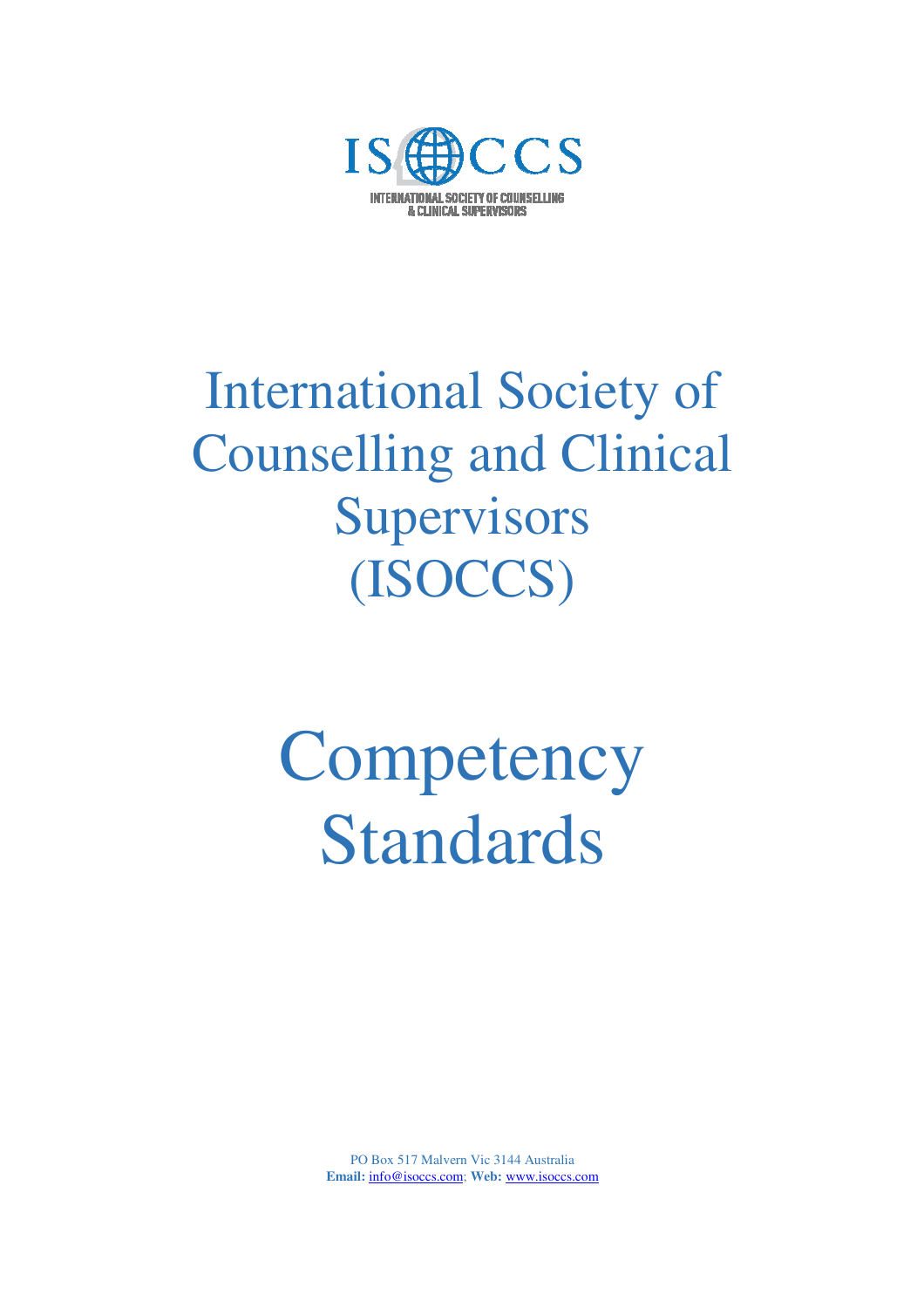Standards for Supervisors

According to literature, it has become increasingly apparent that effective clinicians are not necessarily effective supervisors (cf. Bartlett, 1983; Holloway & Hosford, 1983; Leddick & Bernard, 1980). Specialized training in supervision is desirable and necessary as supervision is a distinct intervention that is different from counselling or clinical work, and supervisors have specific roles and goals and the ability to create a safe enough learning environment in which they can convey their counseling/clinical knowledge and skills in such ways that they can promote effectiveness and the professional identity of supervisees (Hess, 1986,1987; Loganbill, Hardy, & Delworth, 1982; Stoltenberg, 1981; Stoltenberg & Delworth, 1987-cited at http://files.acesonline.net/doc/ethical\_guidelines.htm)

Presently in Australia, professional bodies in the Allied Health Sector recognize that supervision is a distinct intervention from counselling/clinical work and require their supervisors to adhere to certain standards relating to their preparation, education, and registration purposes.

These standards for supervisors are about areas that characterize and effective supervisor in terms of knowledge, competencies, and personal traits, as they have been consistently identified in supervision research and literature. They are initial standards that will be regularly reviewed on an annual basis by ISOCCS and peer supervisors.

| <b>Definitions and</b>      | <b>'Supervision'</b> is utilized to describe foundation skills relevant to counselling |
|-----------------------------|----------------------------------------------------------------------------------------|
| <b>Interpretations Used</b> | and/or clinical supervisory relationships that can be adopted in a range of            |
|                             | supervisory relationships provided by professionals of different training and          |
|                             | accreditation background, such as counsellors, psychotherapists, psychiatrists,        |
|                             | psychologists, mental health nurses, social workers, or any other professionals        |
|                             | in the helping profession.                                                             |

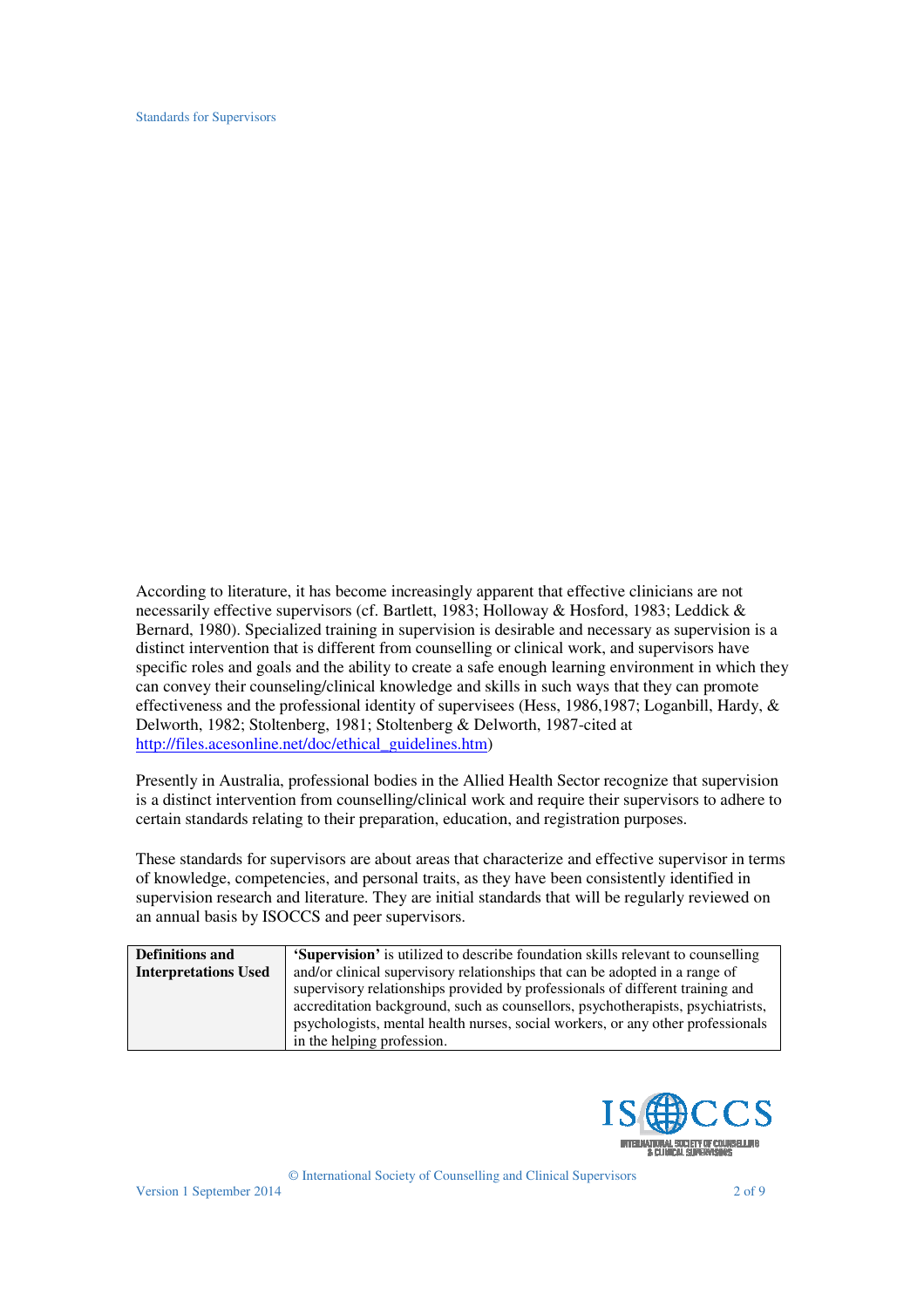#### **Standards for Supervisors**

- 1. A supervisor is an effective counselor/clinician whose knowledge and competencies have been acquired through training, education, and supervised employment experience, which demonstrate:
	- 1.1.Knowledge of a range of counseling/clinical theories, systems, and their related methods;
	- 1.2.Knowledge of supervisor's personal philosophical, theoretical and methodological approaches to counseling/clinical work;
	- 1.3.Knowledge of supervisor's assumptions about human behavior;
	- 1.4.Skills in the application of counseling/clinical theory and methods such as individual, group, or specialized areas (e.g. substance abuse, etc.) appropriate for the supervisory setting.
- 2. A supervisor is an effective supervisor whose knowledge and competencies have been acquired through training, education, and supervised employment experience, which demonstrate:
	- 2.1.Knowledge of a range of supervision theories, systems, and their related methods;
	- 2.2.Knowledge of supervisor's personal philosophical, theoretical and methodological approaches to supervision;
	- 2.3.Knowledge of supervisor's assumptions about human behavior;
	- 2.4.Skills in the application of supervision theory and methods such as individual, group, or specialized areas (e.g. substance abuse, etc.) within the supervision framework, appropriate for the supervisory setting.
- 3. A supervisor demonstrates *personal traits* and *characteristics* consistent with the supervisory role, and:
	- 3.1.Is committed to updating own counseling/clinical and supervisory skills;
	- 3.2.Is committed in undertaking supervision of own supervision practice;
	- 3.3.Is sensitive to individual differences;
	- 3.4.Recognizes own limitations via self-evaluation and feedback from others;
	- 3.5.Is encouraging, optimistic and motivational;
	- 3.6.Possesses a sense of humor;
	- 3.7.Is comfortable with the authority inherent in the supervisory role;
	- 3.8.Demonstrates a commitment to the role of supervisor;
	- 3.9.Can identify own strengths and weaknesses as a supervisor;
	- 3.10. Can describe own pattern in interpersonal relationships.
- 4. A supervisor is knowledgeable in *ethical, legal and regulatory aspects* of the profession, has the skills in applying this knowledge, and:
	- 4.1.Communicates to supervisee a knowledge of codes of ethics;
	- 4.2.Demonstrates and enforces ethical and professional standards;
	- 4.3.Communicates to supervisee an understanding of legal and regulatory documents and their impact on the profession (e.g. certification, registration with professional bodies, duty to warn, parents' rights to children's records, third party payments, etc.);
	- 4.4.Provides current information about professional standards (e.g. certification, registration with professional bodies);

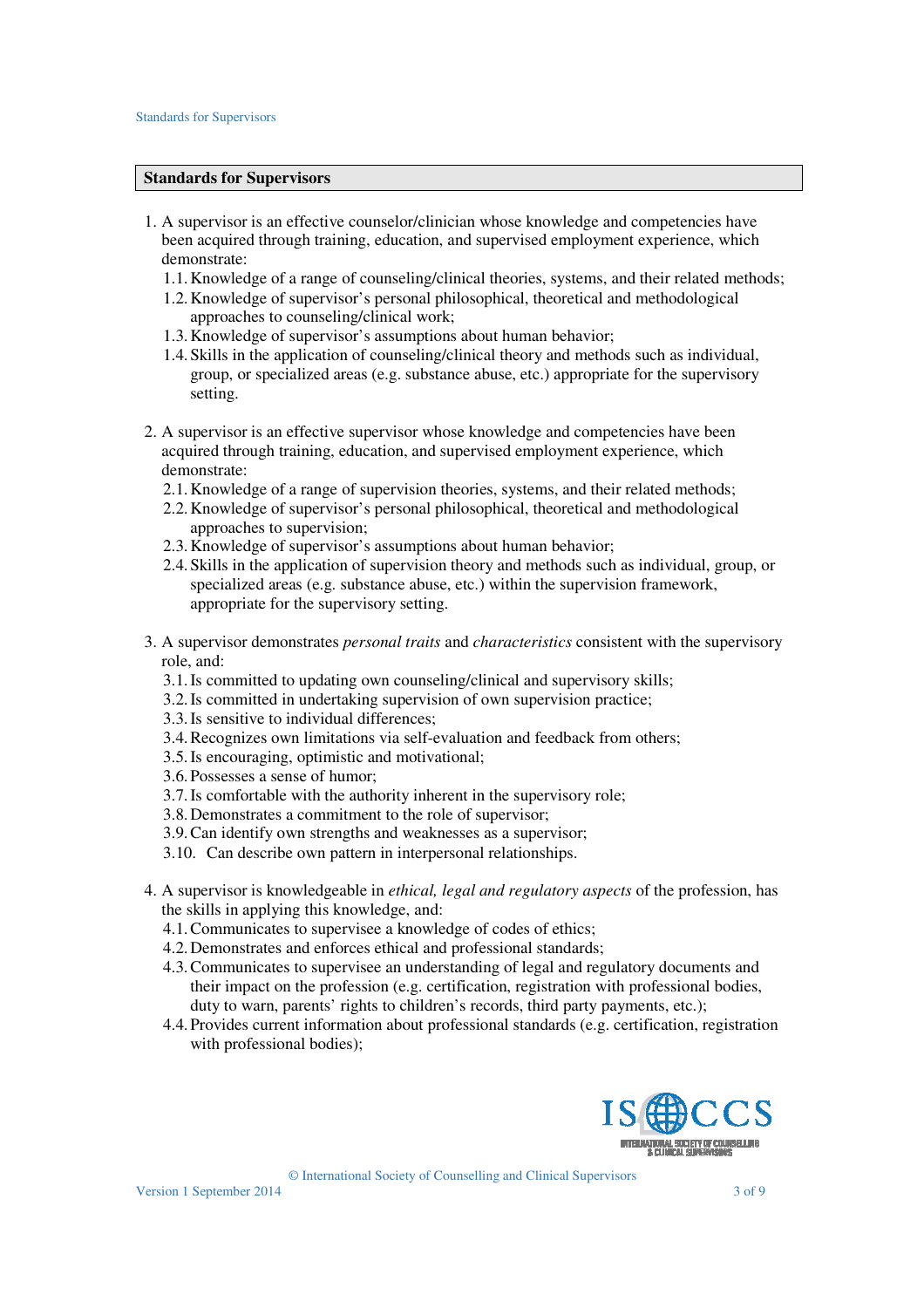#### Standards for Supervisors

- 4.5.Can communicate a knowledge of supervisee's rights and appeal procedures specific to the work setting;
- 4.6.Communicates to supervisee a knowledge of ethical considerations related to the supervisory process, dual relationships, due process, evaluation, informed consent, confidentiality, and vicarious liability.
- 5. A supervisor demonstrates conceptual knowledge of the *personal and professional nature* of *the supervisory relationship,* has learnt the skills in applying this knowledge, and:
	- 5.1.Demonstrates knowledge of individual differences such as gender, race, ethnicity, culture and age and is able to understand the importance of these characteristics in supervisory relationships;
	- 5.2.Is sensitive to supervisee's personal and professional needs;
	- 5.3.Expects supervisees to own the consequences of their actions;
	- 5.4.Is sensitive to the evaluative nature of supervision and effectively responds to supervisee anxiety relating to performance evaluation;
	- 5.5.Conducts self-evaluations as a means of modeling professional growth, as appropriate;
	- 5.6.Provides facilitative conditions (e.g. empathy, concrete-ness, respect, congruence, genuineness, and immediacy);
	- 5.7.Establishes a mutually trusting relationship with supervisee;
	- 5.8.Provides a balance between challenge and support;
	- 5.9.Elicits supervisee's thoughts and feelings arousing from counselling/clinical work or supervision sessions, and responds in a manner that enhances the supervision process.
- 6. A supervisor demonstrates conceptual knowledge of *supervision methods and techniques,* and learned the skills in using this knowledge in promoting supervisee development, and:
	- 6.1.Communicates the purposes of supervision and procedures to be used;
	- 6.2.Negotiates mutual decisions regarding the direction needed for supervisee's learning experiences:
	- 6.3.Engages in appropriate supervisory interventions, such as: role-play, role-reversal, live supervision, modeling, interpersonal process recall (IPR), micro-training,, reviewing audio and video tapes, etc.;
	- 6.4.Performs the supervisor's functions in the role of teacher, therapist, or consultant as appropriate;
	- 6.5.Elicits new alternatives from supervisee to identify solutions, techniques, or responses to clients;
	- 6.6.Integrates knowledge of supervision with their style of interpersonal relations;
	- 6.7.Clarifies their role in supervision;
	- 6.8.Uses technology to enhance learning;
	- 6.9.Interacts with supervisee in a manner which facilitates supervisee's self-exploration and problem solving.
- 7. A supervisor demonstrates conceptual knowledge of *supervisee's developmental process,* has learned the skills in applying this knowledge, and:
	- 7.1.Understands the developmental nature of supervision;
	- 7.2.Demonstrates knowledge of various theoretical models of supervision;
	- 7.3.Understands supervisee's roles and functions in particular work settings;
	- 7.4.Understands the supervisor's roles and functions in particular work settings;

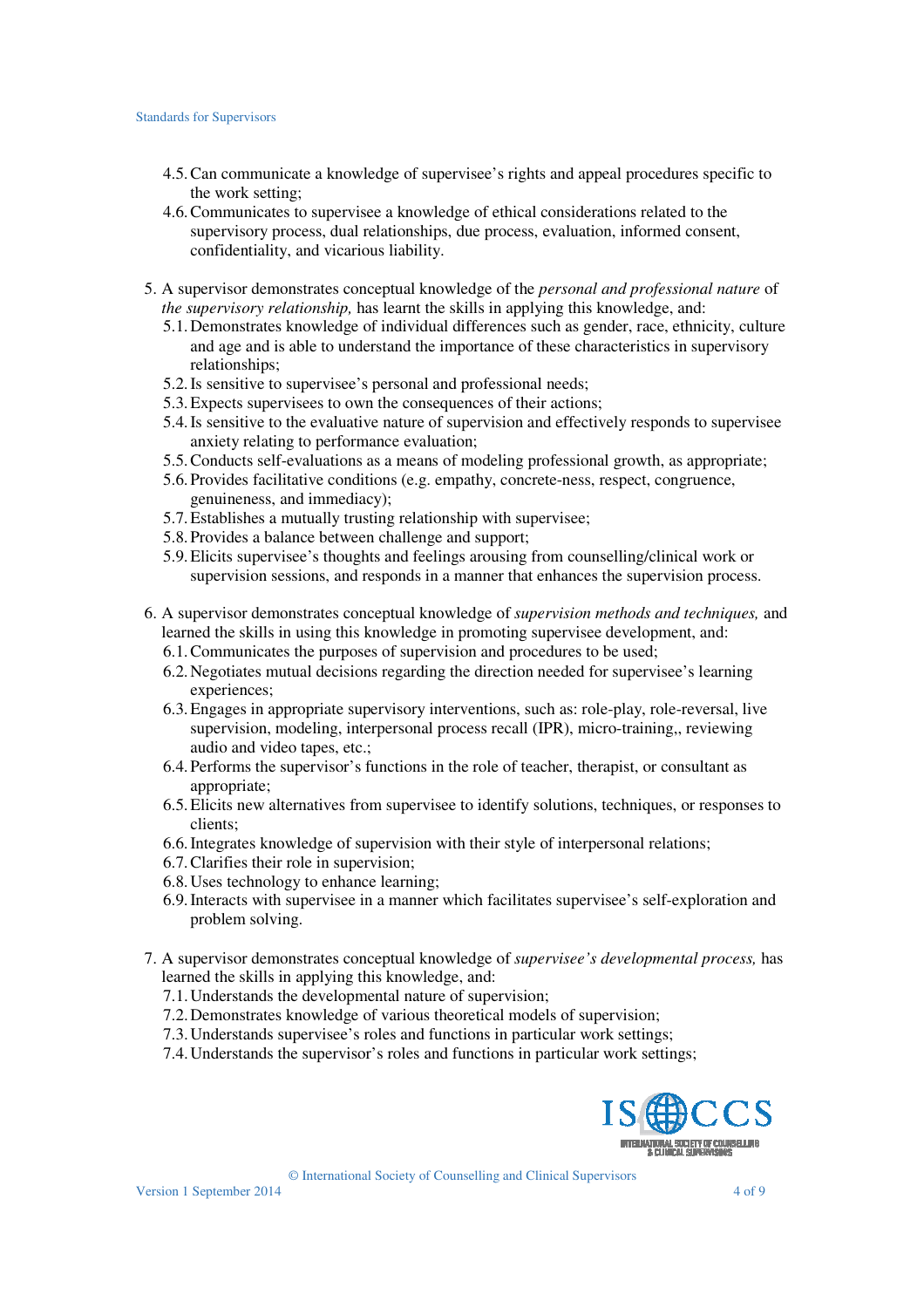- 7.5.Can identify supervisee's learning needs and adjusts conference content based on supervisee's personal traits, conceptual development, training, and experience;
- 7.6.Uses supervision methods appropriate to supervisee's level of conceptual development, training and experience.
- 8. A supervisor demonstrates knowledge and competency in *case conceptualization and management,* and:
	- 8.1.Recognizes that a primary goal of supervision is helping supervisee's client;
	- 8.2.Understands the roles of other professionals (e.g., psychologists, physicians, social workers) and assists with the referral process, when appropriate;
	- 8.3.Elicits supervisee perceptions of counseling/clinical dynamics;
	- 8.4.Assists supervisee in selecting and executing data collection procedures;
	- 8.5.Assists supervisee in analyzing and interpreting data objectively;
	- 8.6.Assists supervisee in planning effective client goals and objectives;
	- 8.7.Assists supervisee in using observation and assessment in preparation of client goals and objectives;
	- 8.8.Assists supervisee in synthesizing client psychological and behavioral characteristics into an integrated conceptualization;
	- 8.9.Assists supervisee in assigning priorities to counseling goals and objectives;
	- 8.10. Assists supervisee in providing rationale for counseling procedures;
	- 8.11. Assists supervisee in adjusting steps in the progression toward a goal, based on ongoing assessment and evaluation.
- 9. A supervisor demonstrates knowledge and competency in client *assessment and evaluation,*  and:
	- 9.1.Monitors the use of tests and test interpretations;
	- 9.2.Assists supervisee in providing rationale for assessment procedures;
	- 9.3.Assists supervisee in communicating assessment procedures and rationales;
	- 9.4.Assists supervisee in the description, measurement, and documentation of client and counselor change;
	- 9.5.Assists supervisee in integrating findings and observations to make appropriate recommendations.
- 10. A supervisor demonstrates knowledge and competency in *oral and written reporting and recording*, and:
	- 10.1. Understands the meaning of accountability and the responsibility in promoting it;
	- 10.2. Assists supervisee in effectively documenting supervisory and counseling/clinical related interactions;
	- 10.3. Assists supervisee in establishing and following policies and procedures to protect the confidentiality of client and supervisory records;
	- 10.4. Assists supervisee in identifying appropriate information to be included in a verbal or written report;
	- 10.5. Assists supervisee in presenting information in a logical, concise, and sequential manner;
	- 10.6. Assists supervisee in adapting verbal and written reports to the work environment and communication situation.

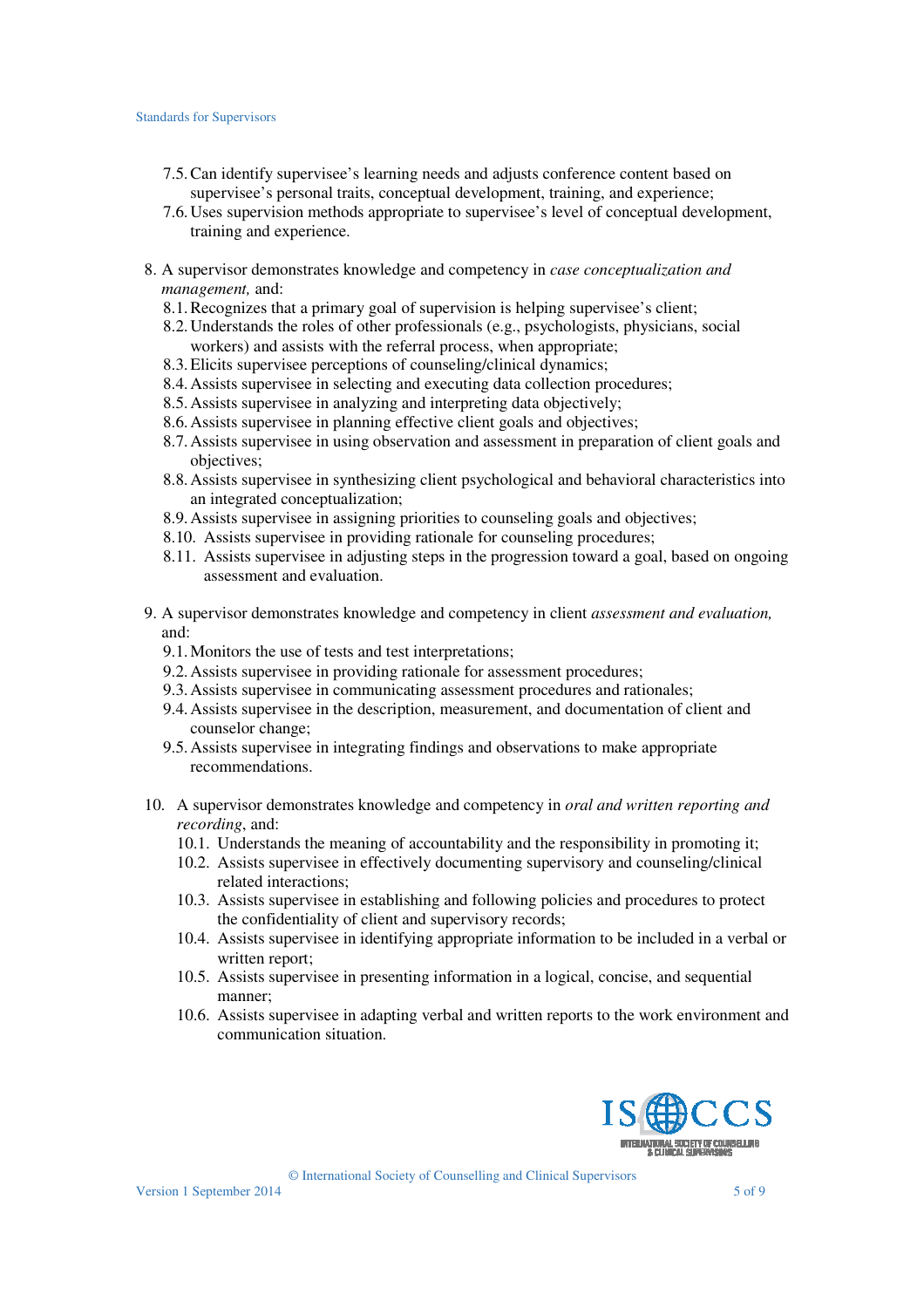- 11. A supervisor demonstrates knowledge and competency in the *evaluation* of *counseling/ clinical performance*, and:
	- 11.1. Can interact with supervisee from the perspective of evaluator;
	- 11.2. Can identify supervisee's professional and personal strengths and weaknesses, and provides specific feedback relating to such performance;
	- 11.3. Has conceptualization, use of methods and techniques, relationship skills, and assessment;
	- 11.4. Determines the extent to which supervisee has developed and applied own personal theory of counseling/clinical work;
	- 11.5. Develops evaluation procedures and instruments to determine if program and supervisee goals have been attained;
	- 11.6. Assists supervisee in the description and measurement of his/ her progress and achievement;
	- 11.7. Can evaluate counseling/clinical skills for purposes of grade assignment, completion of internship requirements, professional advancement, etc.
- 12. A supervisor is knowledgeable about *research in counseling/clinical work and therapist supervision* and consistently incorporates this knowledge into the supervision process, and:
	- 12.1. Facilitates and monitors research to determine the effectiveness of programs, services and techniques:
	- 12.2. Reads, interprets, and applies counseling/clinical and supervisory research;
	- 12.3. Can formulate counseling/clinical or supervisory research questions;
	- 12.4. Reports results of counseling/clinical or supervisory research and disseminates as appropriate (e.g., in service, conferences, publications);
	- 12.5. Facilitates an integration of research findings in individual case management.

#### **Technology in Supervision**

- 13. A supervisor demonstrate knowledge and skills in the application of the same definition of supervision and its processes regardless if supervision is provided face-to-face or by other methods using technology, in all disciplines and modalities.
- 14. The supervisor demonstrate knowledge and skills in the use of Informed Consent (during contracting), including:
	- 14.1. The method of delivery and the mode of communication
	- 14.2. Steps for technological glitches,
	- 14.3. Boundaries relating to scheduling sessions and immediate availability,
	- 14.4. Record keeping, methods, storage, ownership, and disposal,
	- 14.5. How misunderstandings will be negotiated,
	- 14.6. Clear rules and sanctions for group supervision,
	- 14.7. The method of authentication of the identity of both supervisor-supervisee
	- 14.8. Confidentiality, including:
		- o Specifics, related to the use of technology, to supervisee's client. The supervisees' clients have the right to know if the details of their case will be discussed with the supervisor via distance using technology.
		- o Incorporate encryptions or equivalent levels of security if communication is transmitted via the internet. If not possible, the lack of encryption and risk of confidentiality should be part of the informed consent process.

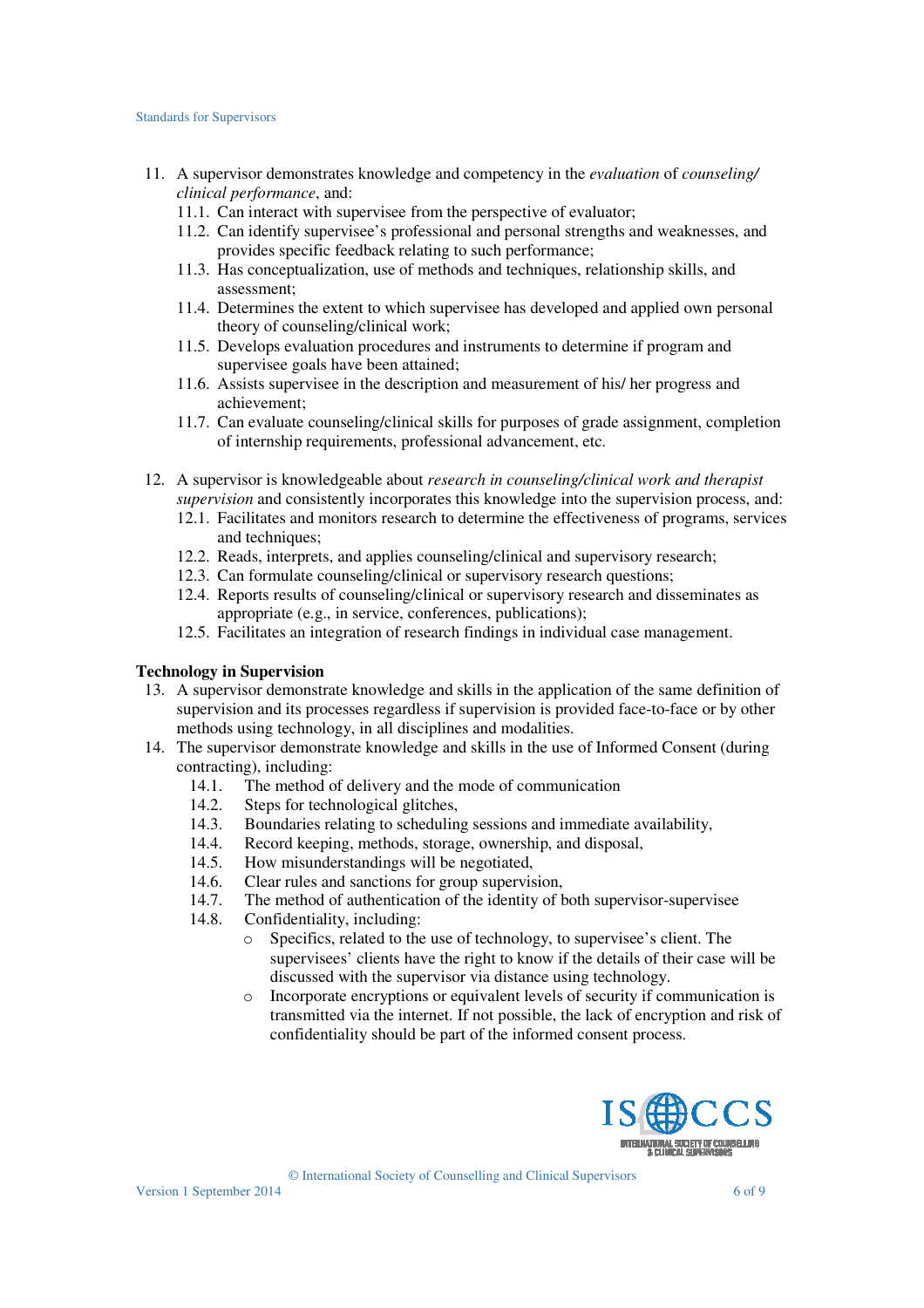- o The use of Verbatim material data protection issues and issues of confidentiality - encryption software to preserve privacy for both client and therapist or anyone else who is directly related to the case,
- o An awareness of confidentiality issues when using mobile phone or SMS texting for conversation.
- 15. The supervisor demonstrates competencies and proficiencies in the technology being used and ensures the same with supervisee
- 16. The supervisor demonstrates knowledge and skills in portability, versatility, ease of use and cost effectiveness of technology used
- 17. The supervisor demonstrates responsibility in the use of liability (malpractice) insurance which include coverage when supervision is delivered via technology

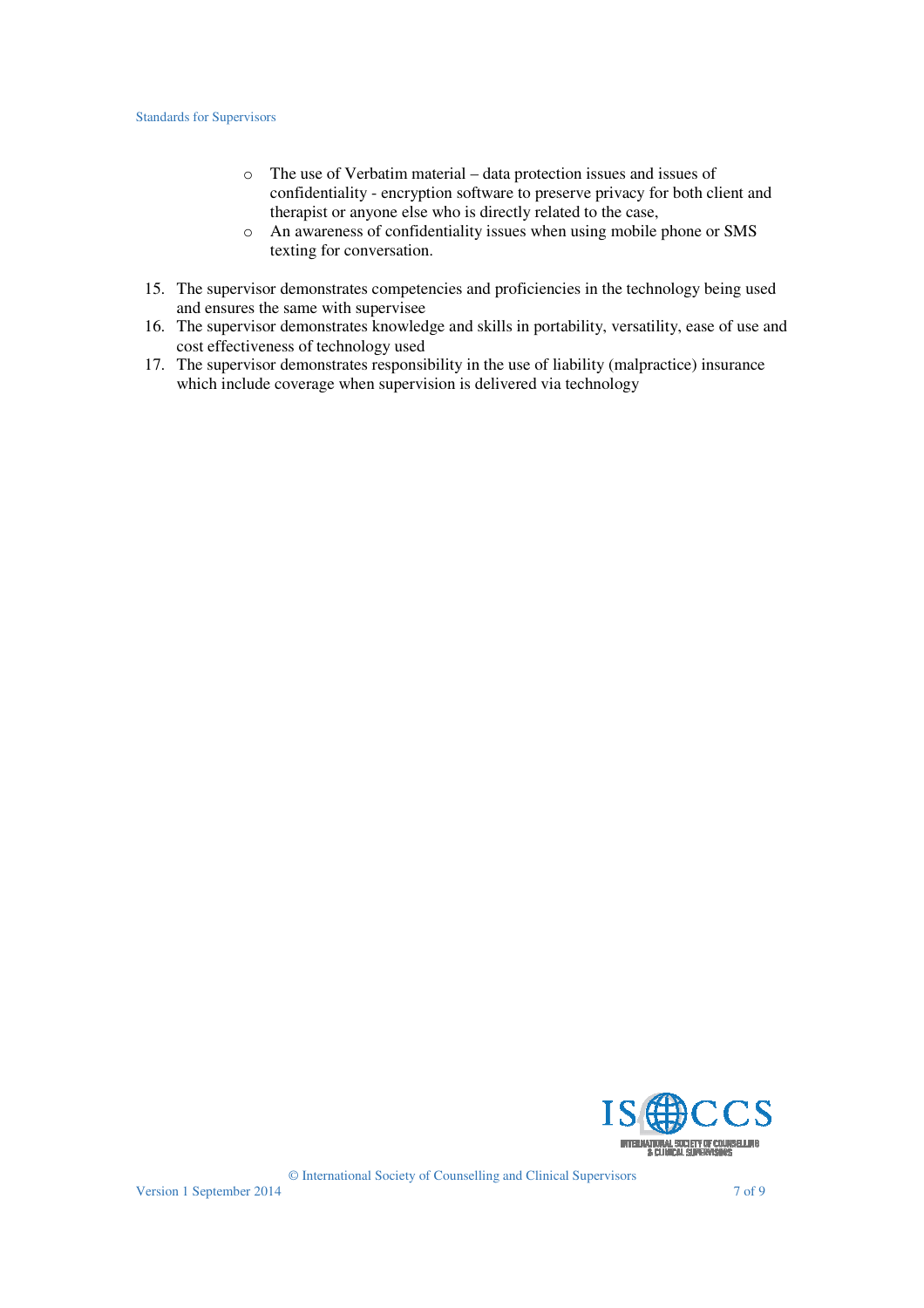#### **References:**

Campbell Jane (2000), Becoming an Effective Supervisor; Publisher: Routledge

Feltham & Dryden (2004). Developing Counsellor Supervision - Sage Publications

Henderson Penny (2009), Supervisor Training: Issues and Approaches: Guide to Supervision Volume 2; Publisher – Karnac Books

Holloway Elizabeth, Carroll Michael (1999), Training Counselling Supervisors: Strategies, Methods and Techniques (Counselling Supervision); Publisher **-** Sage Pubns Ltd

Holloway Elizabeth, Clinical supervision : a systems approach, Sage Publications, 1995.

Inskipp, F. and Proctor, B. (1993) The Art, Craft & Task of Counselling supervision : Pt. 1: Making the Most of Supervision . Twickenham, Middlesex: Cascade Publications

Inskipp, F. and Proctor, B. (1993) The Art, Craft & Task of Counselling supervision : Pt. 2: Becoming a Supervisor. Twickenham, Middlesex: Cascade Publications

Ladany Nicholas, and Bradley Loretta J. (2010) Counselor Supervision (fourth addition); Publisher Routledge

Pelling Nadine, Barletta John, and Armstrong Philip 2009: '*The Practice of Clinical Supervision*'; Publisher - Australian Academic Press,

### **Articles:**

Casey, J. A. (1999). Computer Assisted Simulation for Counselor Training of Basic Skills. Journal of Technology in Counseling, 1. [On-Line]. Retrieved from http://jtc.columbusstate.edu/vol1\_1/simulation.htm

Casey J, Bloom J, & Moan E.: Eric Digest: EDO-CG-94-25. Retrieved from: http://pegasus.cc.ucf.edu/~drbryce/Use%20of%20Technology.pdf

Chapman, R. A. (2008, November). Cyber-supervision of entry level practicum supervisees: The effect on acquisition of counselor competence and confidence. *Journal of Technology in Counseling,* Retrieved from http://jtc.colstate.edu/vol5\_1/Chapman.htm

Coursol, D. H., & Lewis, J. (2000). Coursol, D. H., & Lewis, J. (2000): Close encounters in the new millennium. *Cybercounseling* [On-line], 1-12. Retrieved from: http://cybercounseling.uncg.edu/manuscripts/cybersupervision.htm

Engels, D., Caulum, D., and Sampson D. (1984) Computers in counselor education: An ethical perspective. *Counselor Education and Supervision, 24,* 193-203. Retrieved from: http://pegasus.cc.ucf.edu/~drbryce/Use%20of%20Technology.pdf